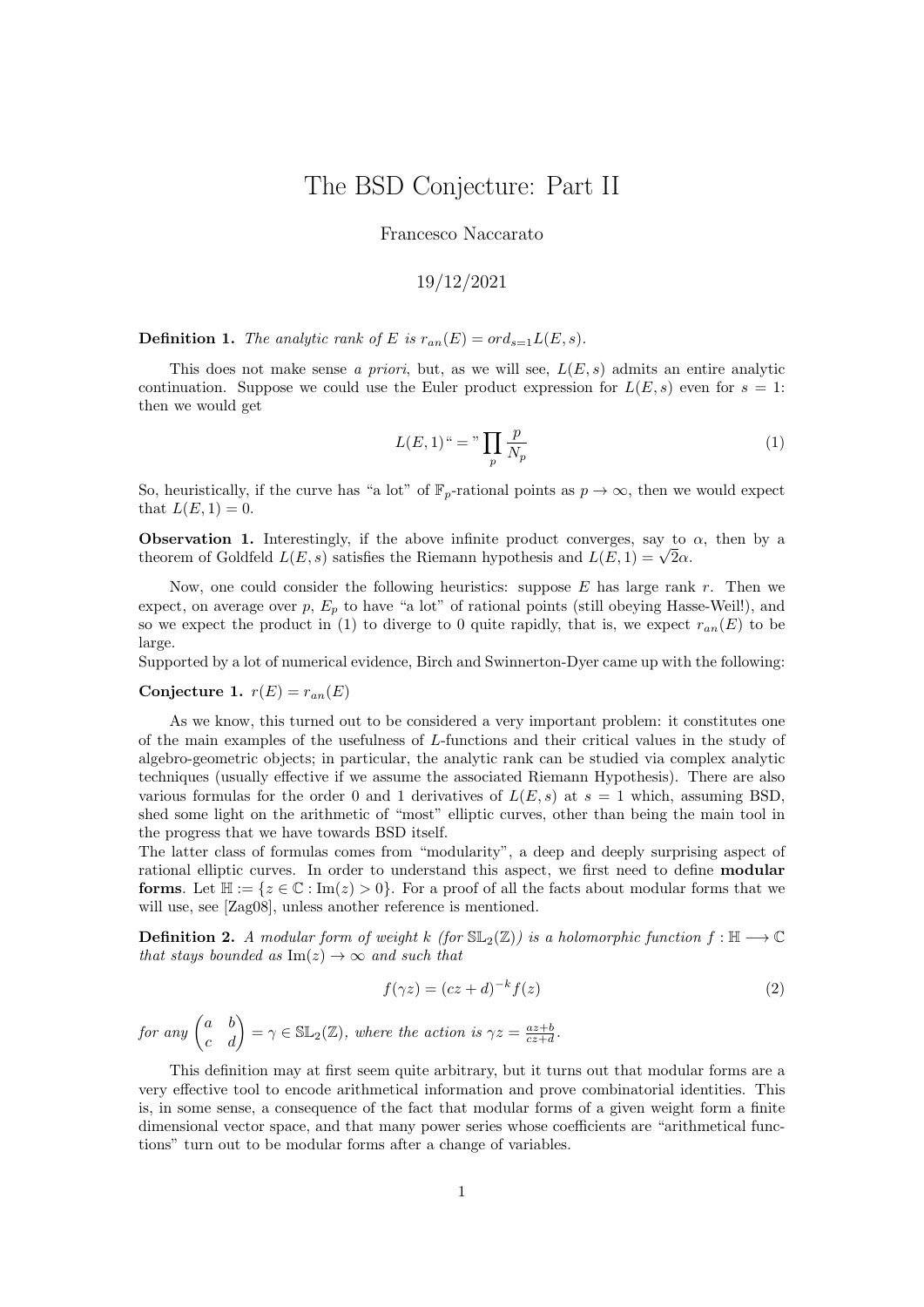A very important corollary of the definition of modular form is its periodicity, for, using  $\gamma =$  $\begin{pmatrix} 1 & 1 \\ 0 & 1 \end{pmatrix}$  in (2) we get

$$
f(z+1) = f(z).
$$

As a consequence of this and holomorphy, we obtain that a modular form has a Fourier expansion  $f(z) = a_0 + a_1q + a_2q^2 + ...$  with  $q = \exp(2\pi i z)$ , where the fact that only terms with  $n \geq 0$ occur is equivalent to the boundedness condition. The modular forms related to elliptic curves famously have weight 2, but it can be seen that the only such function according to our definition is identically 0. We in fact need to relax (2) to some subgroup  $\Gamma$  of  $SL_2(\mathbb{Z})$ .

Example 1. It is not hard to show that the function

$$
f(z) = \sum_{x_1, \dots, x_4 \in \mathbb{Z}} q^{x_1^2 + \dots + x_4^2} = (\sum_{n \in \mathbb{Z}} q^{n^2})^4
$$
 (3)

is a modular form for the subgroup of  $SL_2(\mathbb{Z})$  such that 4|c. Notice that the coefficient of  $q^n$ is  $\#\{(x_1, ..., x_4) \in \mathbb{Z}^4 : x_1^2 + ... x_4^2 = n\}$ : this fact can be used for a quick proof of Lagrange's Theorem that every natural number is the sum of 4 squares of integers.

The link between modular forms and elliptic curves, conjectured by Tanyiama, Shimura and Weil and proved by Wiles, Taylor et al., is: for any elliptic curve  $E$  over  $\mathbb{Q}$ , the power series  $\sum_{n\geq 0} a_n q^n$  formed with the coefficients  $a_n$  of (the Euler product for)  $L(E, s)$  is a modular form (under the broader definition) of weight 2. Analogously, given a modular form  $f(z)$  $a_0 + a_1q + a_2q^2 + \dots$ , we can consider its L-function  $L(f, s) = \sum_{n \geq 0} a_n n^{-s}$ . Then we have:

Theorem 1 (Modularity of elliptic curves). For any rational elliptic curve E there is a modular form f of weight 2 such that for  $\text{Re}(s) > \frac{3}{2}$  we have  $L(E, s) = L(f, s)$ .

**Corollary 1.** For such curves,  $L(E, s)$  analytically extends to the whole complex plane.

Proof. It is well known that L-functions of modular forms are analytic, so we get the claim by the uniqueness of analytic continuation.

This being considered, let us go back to the Congruent Number Problem, before surveying the results we have for BSD. Let us start with an example, due to Zagier, that strongly suggests that this advanced machinery is actually needed to attack the problem.

**Example 2.**  $n = 157$  is a congruent number: in particular, the "simplest" right triangle with rational sides of which it is the area has shorter sides

$$
a=\frac{411340519227716149383203}{21666555693714761309610},\; b=\frac{6803298487826435051217540}{411340519227716149383203}
$$

So, any sort of characterization of congruent numbers has to account for this "arithmetic complexity" that is intrinsic to the problem. Even more, we can see how, even for incredibly small values of  $n$ , a brute force search is not a feasible way to attack the problem.

As we know, a squarefree positive integer n is congruent if and only if  $r(E_n) > 0$ . Assuming BSD, we could write  $r_{an}(E_n) > 0$ , that is,  $L(E_n, 1) = 0$ . The key fact here is that there are various formulas for critical values of (twisted) L-function of modular forms in terms of the coefficients of related modular forms. The one we need is due to Tunnell, adapting a general result of Kohnen and Zagier, which in turns builds on fundamental work of Shimura. See [Kob93] for the precise statements of these theorems.

**Proposition 2.** There exist modular forms<sup>1</sup>  $f(z) = \sum_{n\geq 0} a_n q^n$ ,  $g(z) = \sum_{n\geq 0} b_n q^n$  such that, up to nonzero factors, we have:

$$
L(E_n, 1) = \begin{cases} a_n^2, & \text{if } n \text{ is odd} \\ b_{\frac{n}{2}}^2, & \text{if } n \text{ is even} \end{cases}
$$

<sup>&</sup>lt;sup>1</sup>These have actually *half-integer* weight  $3/2$ . For an introduction to their theory, see [Kob93]